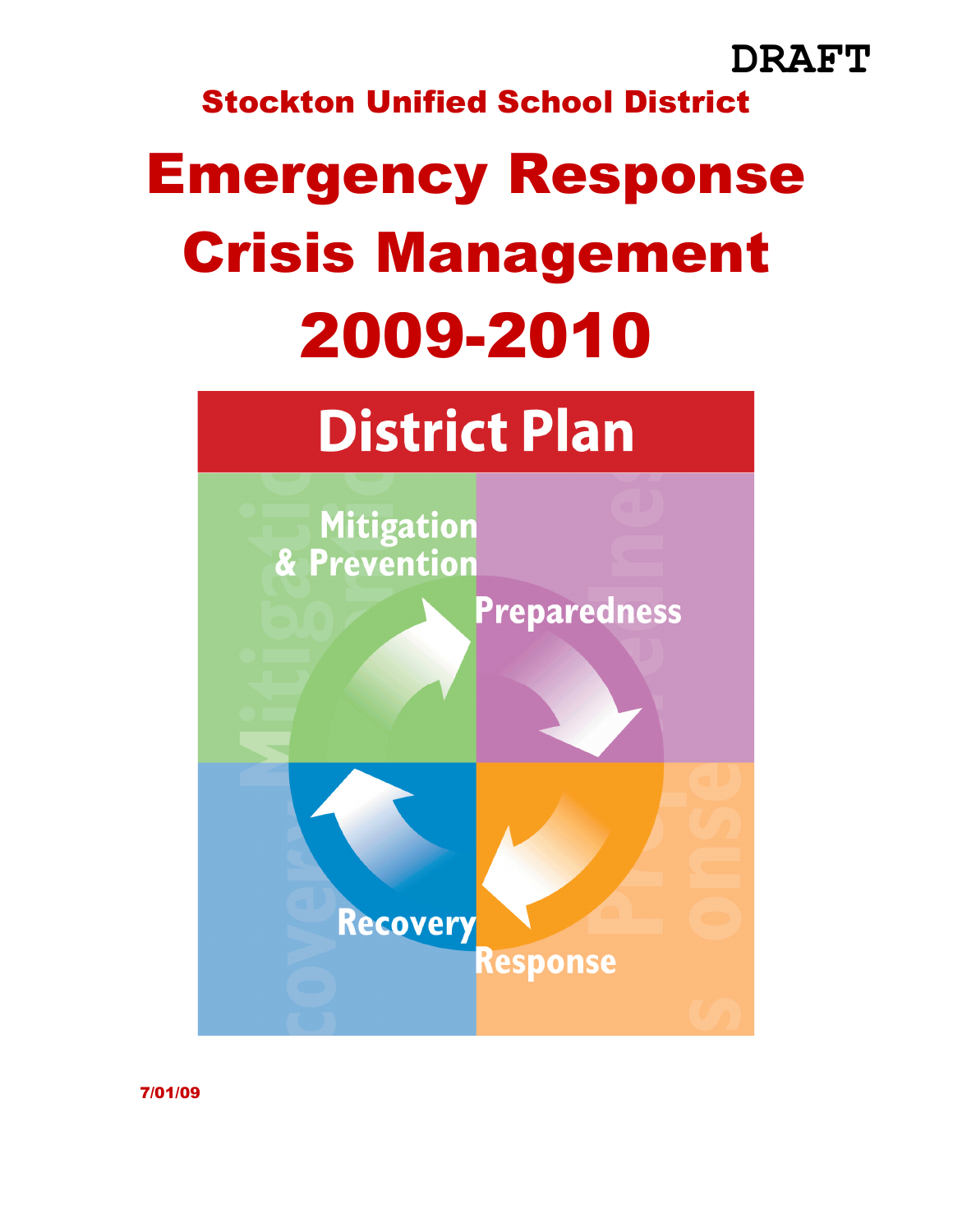### **Appendix C-1**

### **Emergency Exercises, Drills, and Tabletops**

#### **EMERGENCY EXERCISES: AN EFFECTIVE WAY TO VALIDATE SCHOOL SAFETY PLANS**

Simulations of emergency situation, or emergency exercises, are integral to a sound school safety plan. They offer opportunities for districts and schools to examine and strengthen their capacities for responding to various emergencies, schools can then identify the appropriate methods for preventing, preparing for existing plans, such as procedural gaps or training needs. By encouraging all response partners (e.g., officials in the public health, mental health, fire and law enforcement communities) to participate, schools and districts can assess the roles, responsibilities, relationships, communication strategies and resources that would be critical should an actual crisis occur.

#### **Types of Emergency Exercises**

School districts conduct five main types of emergency exercise for emergency response training and practice. Districts should start with simple exercise (orientations) and work their way toward the most complex (full-scale).

- 1. **Orientations** are introductions to a school's or district's crisis or emergency management program. The purpose of an orientation is to familiarize participants with roles, responsibilities, plans, procedures and equipment. Orientations can also resolve questions of coordination and assignment of responsibilities. The inclusion of first responders and school staff facilitates the development of an effective plan.
- 2. **Drills** test a specific operation or function of the emergency plan. The goal of a drill is to practice aspects of the response plan and prepare teams and participants for more extensive exercise in the future. Schools generally conduct evacuation, shelter-in-place or lockdown drills with students and staff to demonstrate the steps they should take in an emergency. The procedures as well as the responsibilities of all involved (i.e. students, teachers, staff and emergency personnel) are addressed. These exercises may include local public safety agencies.
- 3. **Tabletop exercises** analyze an emergency event in an informal, stress-free environment. They provide participants with an emergency scenario to analyze and increase their awareness of the roles and responsibilities of individuals who need to respond, stabilize, terminate and help others recover form emergencies. They are designed to prompt a constructive discussion about existing emergency response plans as participants identify, investigate and resolve issues.
- 4. **Functional exercises** test one or more functions of a school's emergency response plan during an interactive, time-pressured, simulated event. Functional exercises can be conducted in a school district's emergency operations center. Participants are given directions by controllers and simulators via telephones, radios and televisions, and they must respond appropriately to the incidents that arise. Evaluators candidly critique the exercise and the team's performance.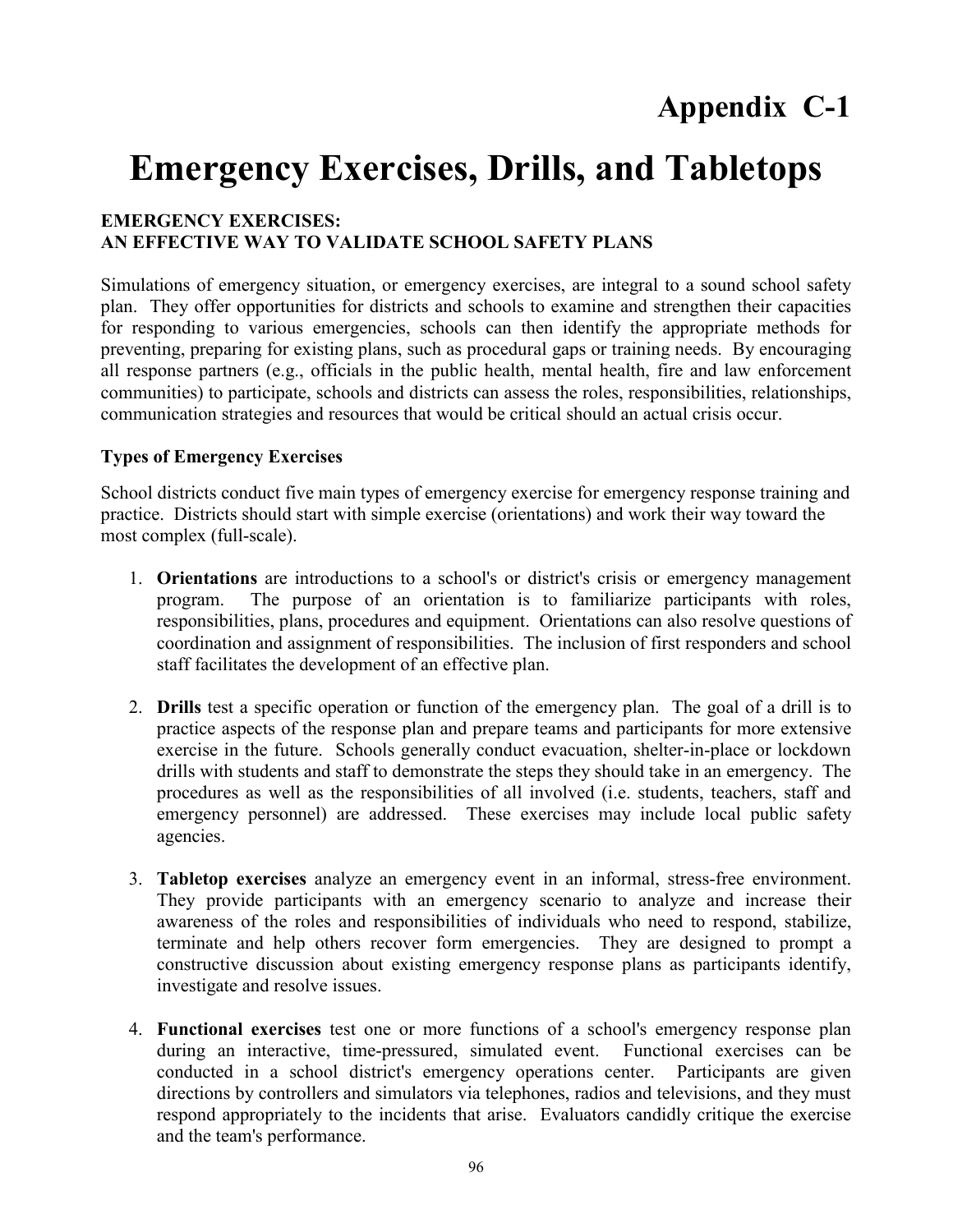5. **Full-Scale exercises** evaluate the operational capability of emergency management systems in a highly stressful environment that simulates actual conditions. Full-scale exercises test and evaluate most functions of the emergency response-operational plan, including the mobilization of emergency personnel, equipment and resources.

To design and conduct full-scale exercises, districts collaborate with local public safety agencies. Administrators choose a scenario that is most likely to occur in the community and thereby involve all community stakeholders. Facilitators conduct a post-incident critique and develop an after-action report to identify issues for correction.

#### **What Are the Benefits of Emergency Exercises?**

Emergency exercises validate existing emergency plans, programs, policies, roles and responsibilities, as well as the training curriculum, by:

- Testing the capabilities of the team;
- Providing a gap analysis to identify deficiencies and problems in the current program;
- Familiarizing participants with plans and procedures through low-stress activities;
- Preparing the team to coordinate with local, state and federal agencies;
- Enhancing collaboration between school districts and public information officers (PIOs); and
- Increasing the confidence of the team while strengthening its ability to respond effectively to an emergency.

Emergency exercises are also cost-effective and brief, often completed in less than one hour. Some schools find it helpful to conduct exercises, such as tabletop drills, during staff meetings. By focusing on different types of hazards, and reinforcing the school's policies and procedures, school staff continuously improve their ability to respond to any type of emergency.

#### **What Are the Steps to Developing an Effective Emergency Exercise Program?**

Following is a list of key steps for developing an effective exercise program:

- Create partnerships with local public safety agencies or a consultant.
- Assess the district's or school's needs and identify available resources for an emergency exercise program.
- Define achievable goals and objectives for the exercise program.
- Develop a timeline and implement the exercise in order from the simplest (orientation) to the most complex (full-scale). Determine whom to invite to participate in each type of exercise.
- Provide information to school staff, students and parents about exercises that will be conducted in the district.
- Develop scenarios based on actual vulnerabilities and risks the school district may encounter. Carefully review the proposed scenarios to ensure their appropriateness for the school setting and its students. (For example, full-scale exercises involving law enforcement may frighten younger children.)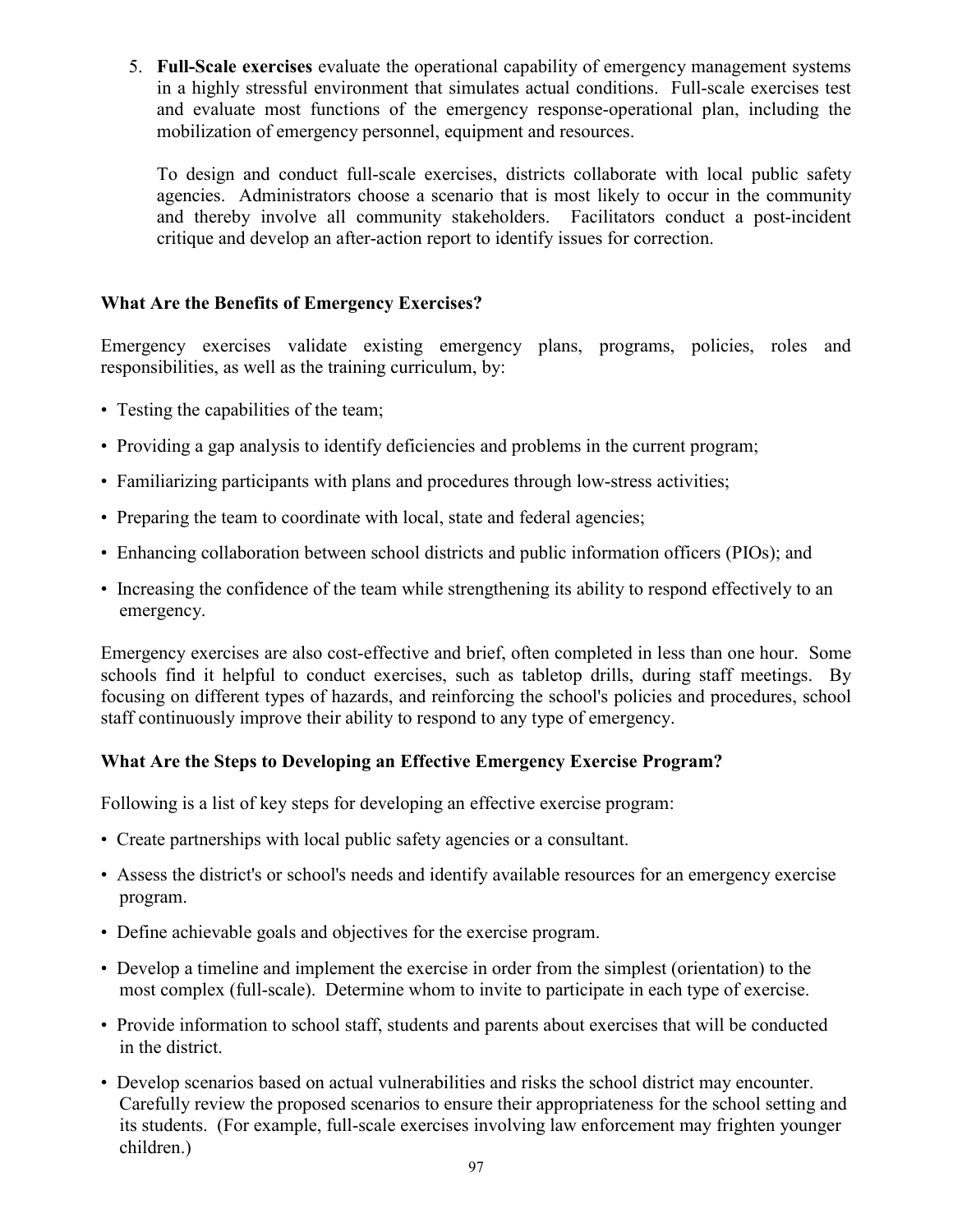- Prepare to drill and discuss all four phases of the emergency management program: mitigation and prevention, preparedness, response, and recovery.
- Coordinate with all community stakeholders in the development and implementation of exercises.
- Develop an evaluation tool to measure the effectiveness of the emergency response teams and plans.
- Conduct a debriefing and develop an action plan to respond to the evaluation data.

#### **Tabletop Exercise Facilitator's Role – Helpful Hints**

The actual value of each exercise will largely be determined by the skill in which the facilitator is able to guide and lead a discussion of the issues. The following should be considered prior to working with any given group of individuals.

- Facilitators should spend a few minutes with participants prior to beginning the exercise explaining the problem solving process in general, as well as the definition of terms used within the text.
- Applying this particular problem solving process to a very common life experience is a good way to begin. One might use common every day problems such as where to eat, what kind of car to buy, etc.
- Discussion of the consideration should be comprehensive and inclusive due to the overall impact it will ultimately have on the determination of options and specific course of action(s).
- Individual personalities within the group may dictate the types of options mentioned. The facilitator should recognize when the discussion becomes too narrow in its focus and encourage participants to consider a wider variety of issues. Prompting the participants to some of the suggested responses may cause participants to more completely understand the true complexity of issues.
- Participants should be asked to explain why each consideration is relevant. Options should be discussed from the perspective of possible outcomes. Many times participants will abandon what they first perceived to be a good choice when they understand the ramifications and repercussions.
- There are usually several good choices for an action, regardless of what the facilitator might view as his/her own personal choice. The facilitator's primary objective is not to lead the participants to a right answer, rather it is to promote critical thinking by creating dialogue and discussion.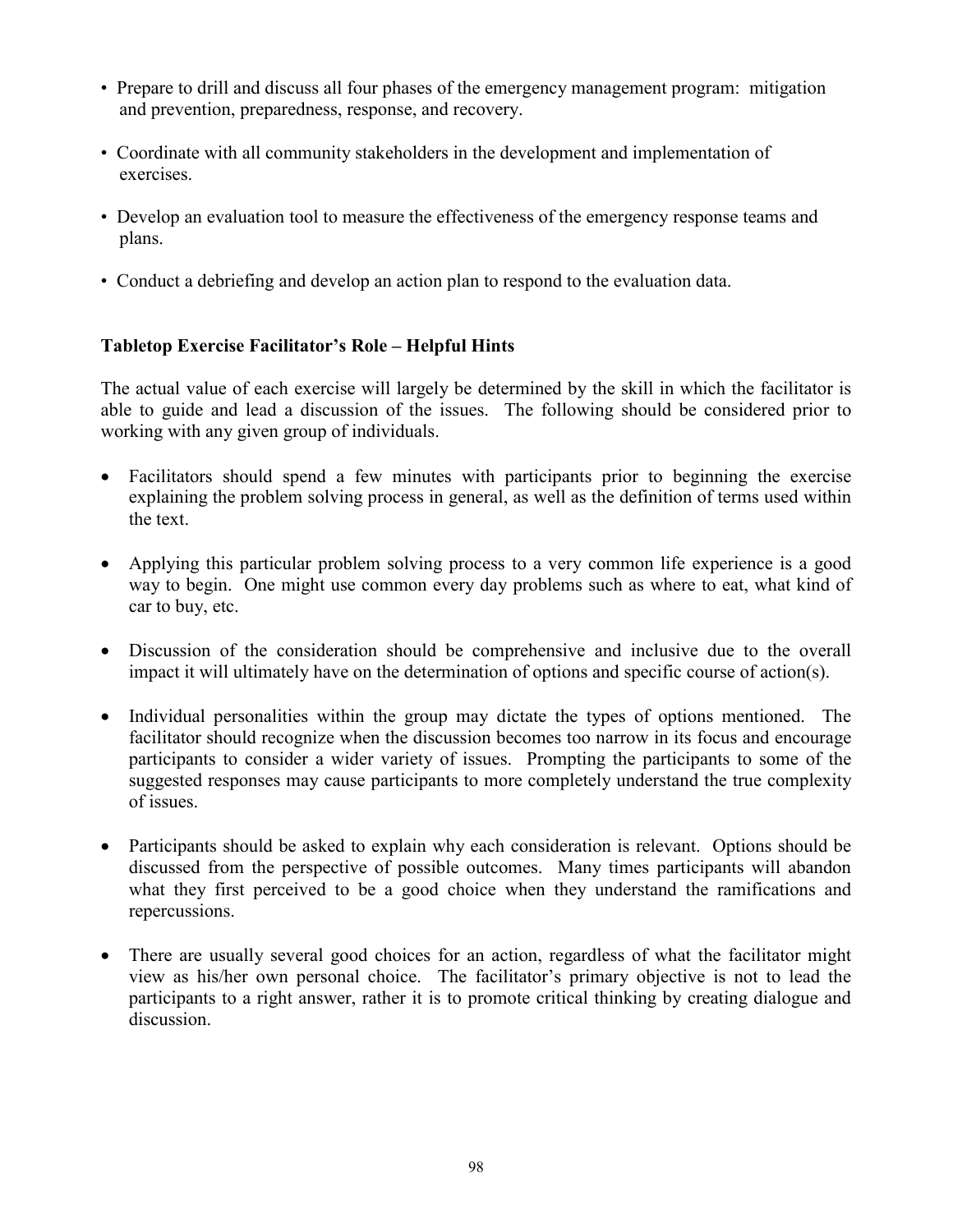#### **Emergency Exercises: A Case Study**

The school security director for one ERCM grant project recognized that although the district's emergency planning activities had significantly improved its preparedness, the district's had not tested its plan through an exercise that engaged the school leadership.

The director decided to identify an external ERCM expert to conduct a tabletop exercise. A key goal was to engage school leadership and local police and fire departments in the district's emergency response plan.

The police department opened the three-hour exercise with a one-hour presentation on the incident command system. This was followed by a two-hour tabletop exercise in which police and fire departments were well represented.

During the tabletop exercise, the assistant superintendent responded to the ERCM expert's questions with brief assertions that the district had the necessary programs and policies in place. The school crisis team, however, disagreed.

The crisis team explained that they did not have a comprehensive district-level response plan, an emergency notification system to alert parents and the community, or an interagency partnership with public safety agencies. In addition, the school personnel who served as internal responders were not well informed about policies, procedures or programs. The crisis team concluded that the district was not prepared to handle a major emergency, and so informed the assistant superintendent.

The tabletop exercise that followed the discussion validated many of the district's emergency response procedures but also reinforced the concerns voiced by crisis team members. In particular, the exercise illustrated the importance of practicing emergency responses as teams. The school district and the participating local public safety agencies gained invaluable awareness and training through the exercise.

Afterward, the ERCM expert conducted a one-hour, post incident critique to explore the ways in which the school district could address the issues raised during the exercise through the development of an action plan. All stakeholders agreed that they needed to work much more closely together to enhance the school district's crisis and emergency management program. The assistant superintendent stated that the day had opened his eyes as to what was actually going on throughout the district.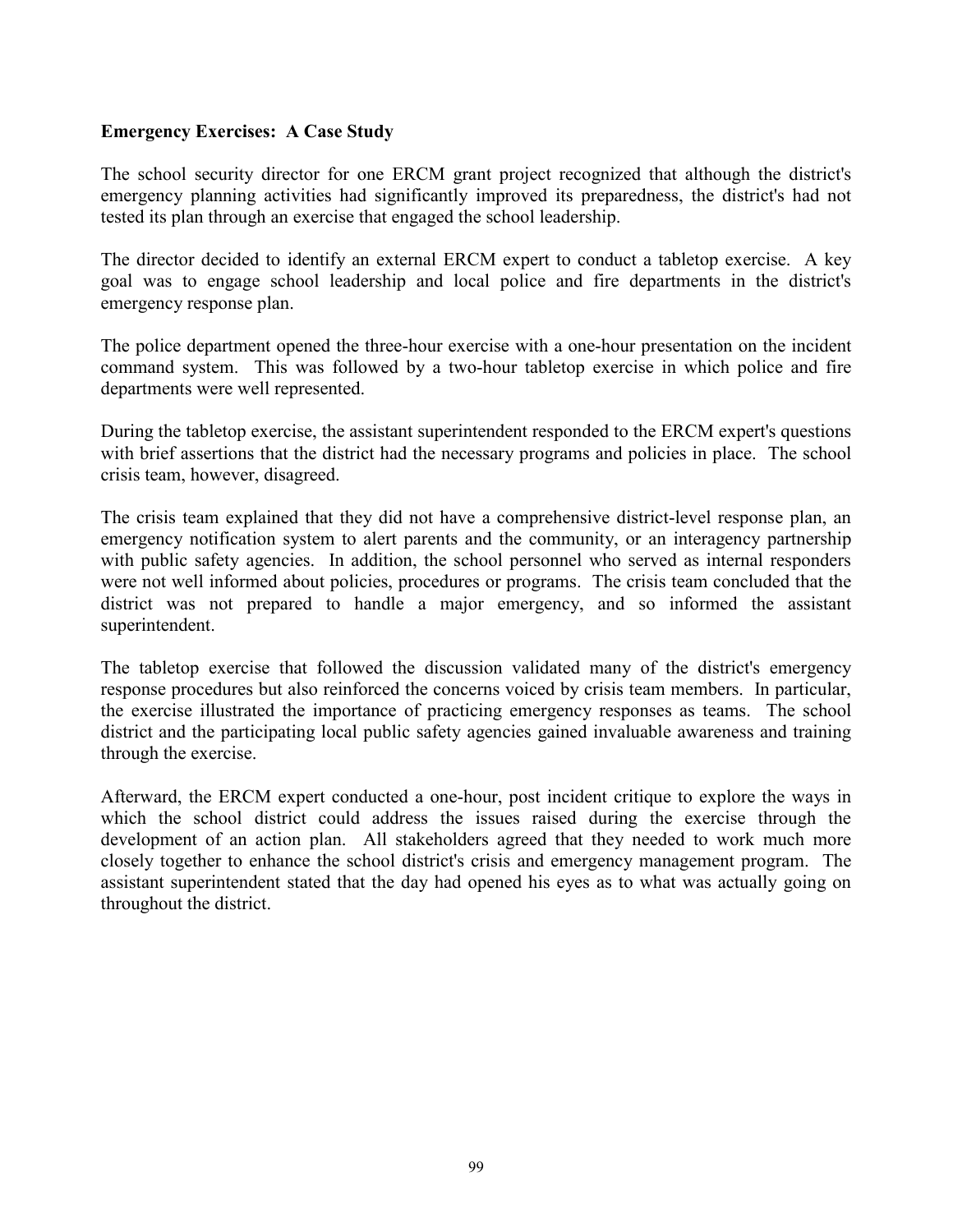#### **AN EFFECTIVE POST-EXERCISE EVALUATION**

Although emergency exercises promote understanding and growth, teams benefit most when postexercise evaluations are conducted immediately after the exercise. All stakeholders from the school district level to the emergency response agency-level should participate in both the exercises and post-exercise evaluations.

- Immediately follows the exercise;
- Includes everyone;
- Engages the director of the exercise;
- Assigns a secretary;
- Includes a discussion of positive and negative outcomes;
- Allows time for participants to discuss their observations;
- Assesses whether the exercise's goals and objectives were achieved; and
- Creates an after-action report with steps for improvement.

#### **How Do I Obtain Buy-in From All Stakeholders?**

Obtaining the cooperation of all stakeholders is often challenging but necessary. The case study demonstrates the power of emergency exercises and post exercise evaluation in fostering open lines of communication among administrators, school staff, community leaders and first responders. Periodic exercises illuminate potential challenges to the successful creation and execution of an emergency preparedness plan and build consensus among the entire ERCM team. These collaborative exercises and post-exercise evaluations help school districts and their local responders assess, reflect, learn and strengthen school preparedness efforts.

#### **Reference:**

Emergency Response and Crisis Management (ERCM) Technical Assistance Center

# **E R C M** E x p r e s s

*Volume 1, Issue 4, 2006*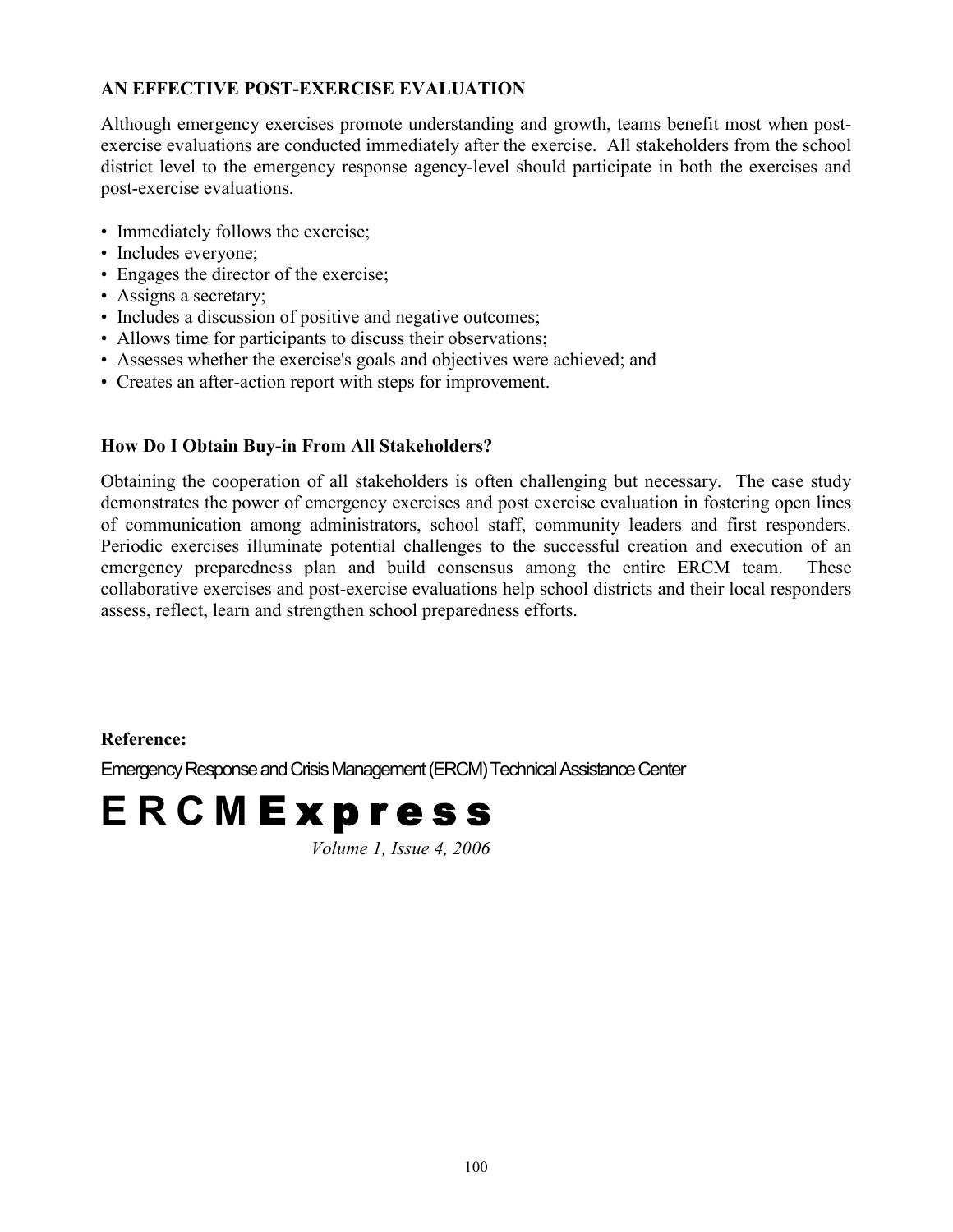### **Appendix C-2**

## **Five Required ERCM Tabletops**

The following five required tabletop discussions are to be completed as indicated below:

- C.2.1 Communication Systems prior to the opening of each school year.
- C.2.2 ERCM Training for Staff prior to the opening of each school year.
- C.2.3 Threat and Hazard Analysis prior to the end of the first month of each school year.
- C.2.4 Evacuation Procedures prior to the end of the first month of each school year.
- C.2.5 Student/Parent Reunification Process prior to the end of the first month of each school year.

Complete Appendix B-5: Tabletop Exercise/Discussion Report Form and submit with the ERCM Plan Mid-Year and End-of-Year Evaluation Reports.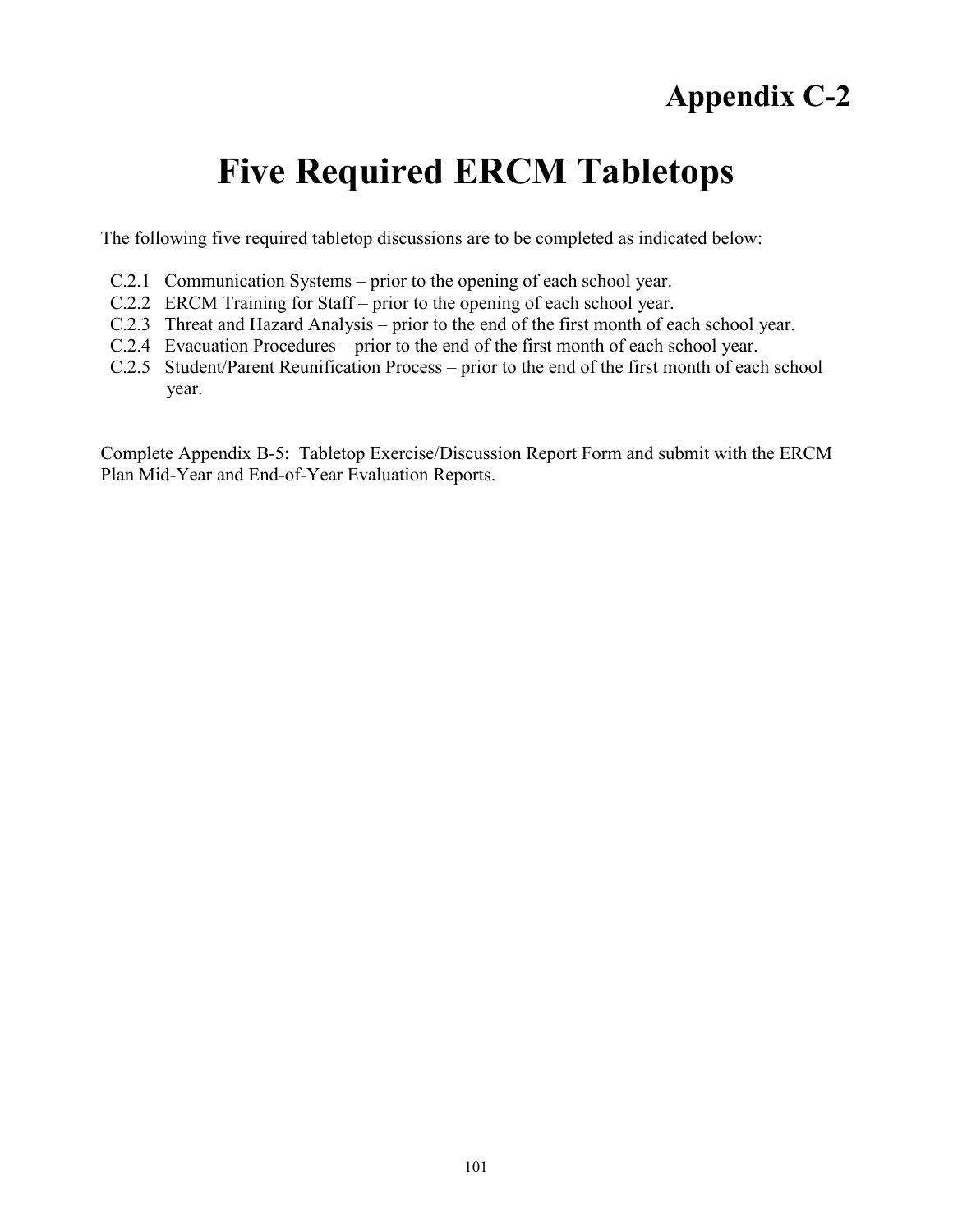### **Site Communication Systems Tabletop Discussion**

#### **Note: This required tabletop discussion must be completed prior to the opening of each school year.**

- 1. Required Tabletop Discussion with Principal/Incident Commander and ERCM team members. **Communication is Vital to Successful Emergency Response Crisis Management.** Has the Emergency Response Crisis Management Team planned for optimum communication operations during a crisis? Do members have and know how to operate communication devises?
- 2. Are Emergency Response Crisis Management team members known and recognized by the staff and community? Are Emergency Response Crisis Management team roles identified and communicated to staff and parents at the beginning of the school year?
- 3. Is there a **teacher partner system** in place to pair teachers and classes so that some teachers, if necessary, can assist with other tasks such as first aid, parent and student reunification or community relations in the event of an emergency.
- 4. Is there a clear **chain of command** within your school? If so, how is it communicated? Does staff know who will make decisions in the absence of the principal, and in the absence of any other team members. For example, if the assistant principal, who is designated as the parent reunion organizer is not present, who will take his or her place?
- 5. Are Emergency Response Crisis Management team members critical lists and numbers maintained at the school and at an off-site evacuation safe area?
- 6. Is there an alternative plan of communication if normal means of communication such as phone, cell phone, and e-mail are lost? For example, if phone capabilities are lost, are there an adequate number of radios? Have alternative methods of communication been considered such as public address systems or runners?
- 7. How does the school maintain communication with parents? Could the school use a web page or a taped phone message to relay information? Were parents sent ERCM information before the school year started?
- 8. How will the school communicate with students who are outside the building if they need to return to the building?
	- Return from field trips?
	- Return from playing fields?
	- Return from academics or other out-of-school instructional programs?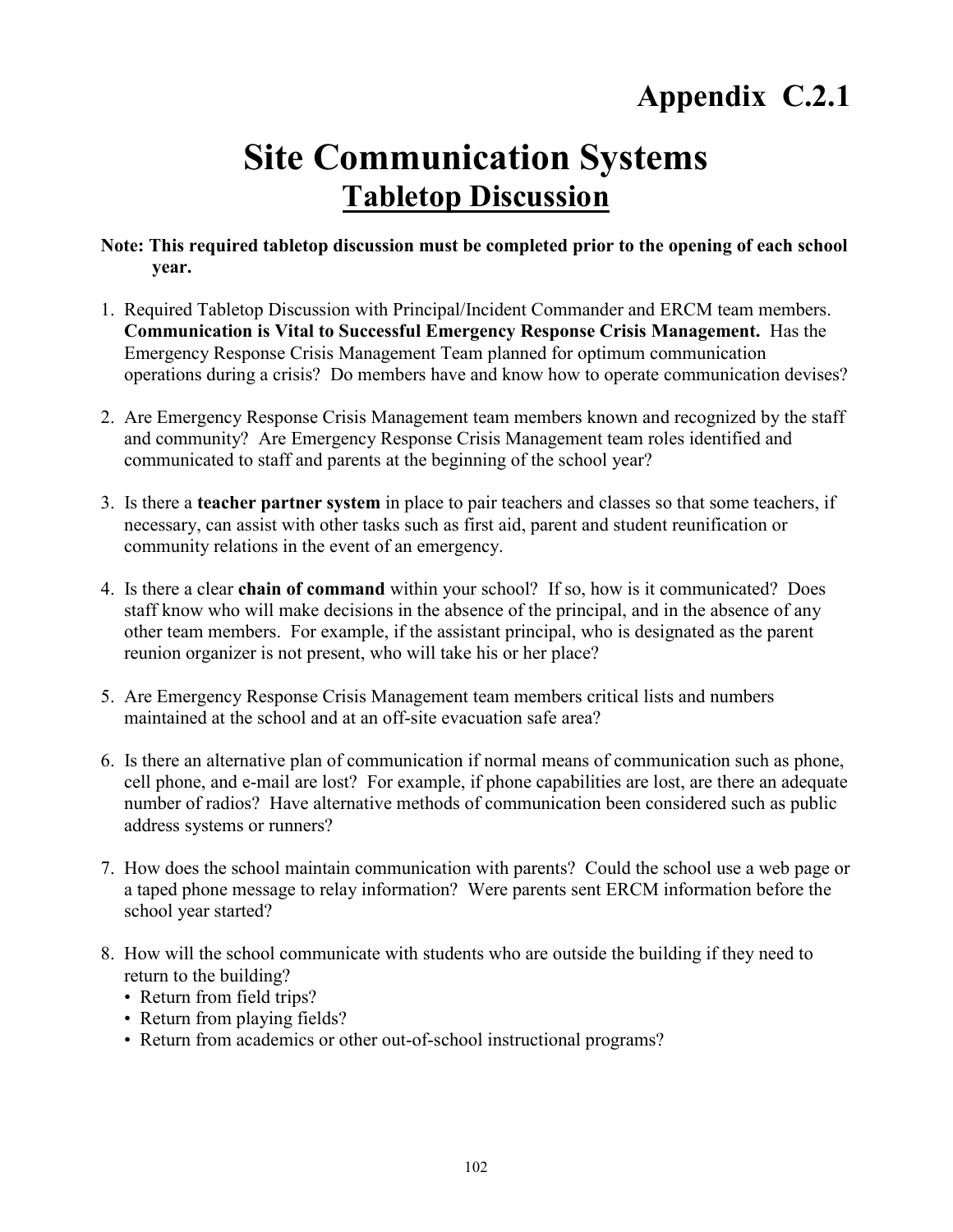### **Emergency Response Crisis Management Training for Staff**

### **Required Tabletop Discussion**

#### **Note: This required tabletop must be completed prior to the opening of each school year.**

- 1. Has the ERCM team discussed and developed a specific Emergency Response Crisis Management Plan for your school?
- 2. Has the ERCM team been trained in how to deal with crisis issues?
- 3. Is the ERCM team aware of available resources that might be used? Resources could include:
	- School and SUSD resources
	- Community agencies including police, fire, rescue, hospital, health, social welfare, and mental health services
	- Faith community, juvenile justice, and related family support systems
	- Federal, state, and local resources
- 4. Has the ERCM team presented the Emergency Response Crisis Management Plan to staff and conducted training for them so they can fulfill their responsibilities?
- 5. Is the training comprehensive to include all teachers and staff, as well as, support staff, including food service, custodial, transportation and health workers?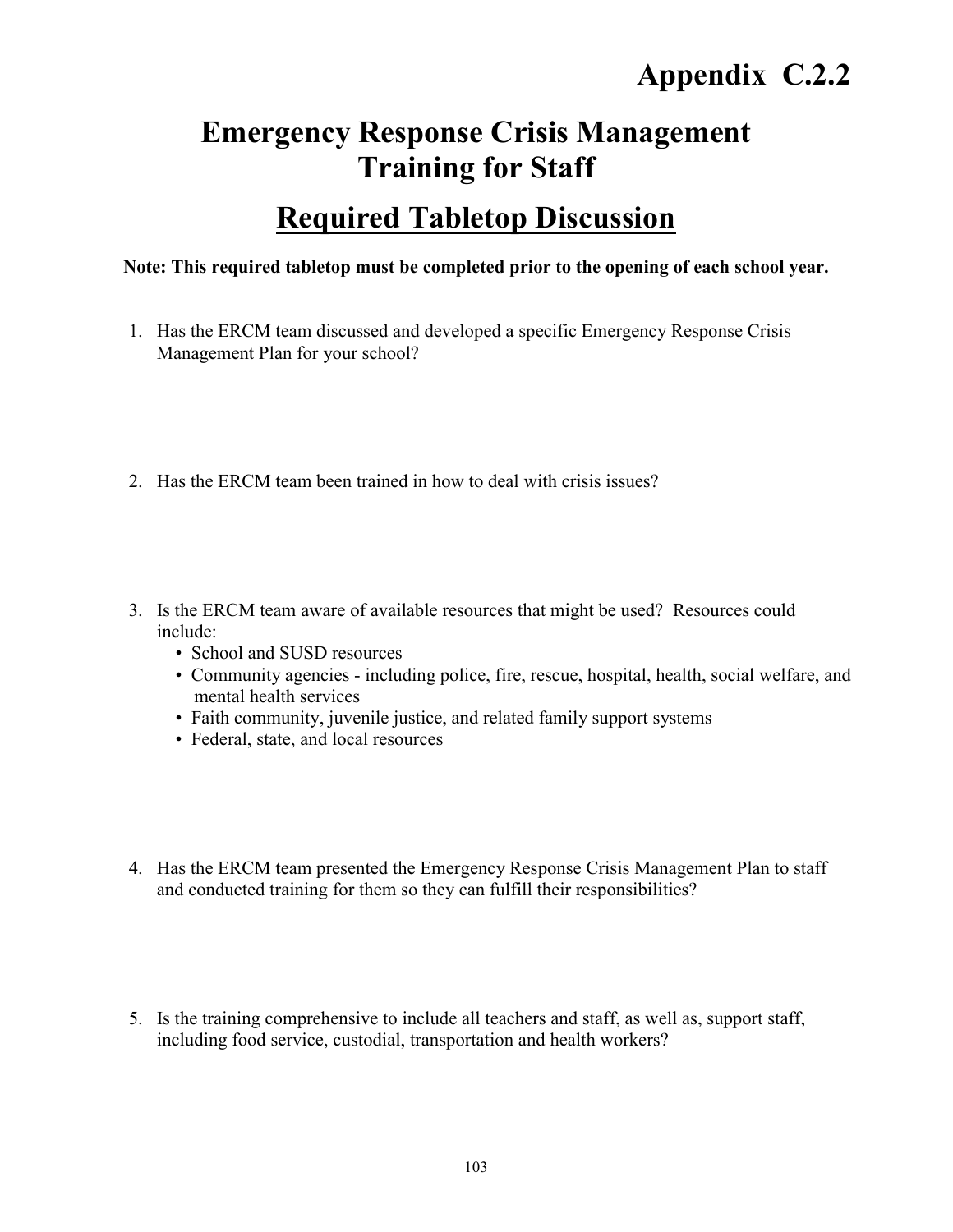### **Threat and Hazard Analysis**

### **Required Tabletop Discussion**

#### **Note: This required tabletop must be completed prior to the end of the first month of each school year.**

- 1. What are the highest priority natural, technological, or man-made hazards or threats to your school?
- 2. What physical or geographical components of the school are most vulnerable to these threats?
- 3. What agencies and personnel need to participate in an exercise?
	-
	-
	-
	-
	- $\Box$  School Staff  $\Box$  Others
	- $\Box$  Police  $\Box$  Hospital
	- $\Box$  Fire  $\Box$  Resource Officer
	- $\Box$  EMS  $\Box$  Local Authorities
	- $\Box$  State Agencies  $\Box$  Volunteer Organizations
		-
- 4. What crisis management functions are most in need of rehearsal?
	- $\Box$  Evacuation  $\Box$  Lockdown
	- $\Box$  Communication  $\Box$  Fire Drills
	- $\Box$  Violence Management  $\Box$  Announcements
	- $\Box$  Coordination & Control  $\Box$  Weather Drills
	-
	- $\Box$  Resource Management  $\Box$  Personnel Management
	- $\Box$  External Agency Interaction  $\Box$  Other
- 
- 
- 
- - $\Box$  Injury Assistance  $\Box$  Family Notification
		-
		-
- 5. Which type of exercise do you intend to conduct?
	- □ Orientation Seminar
	- Drill
	- $\Box$  Tabletop Exercise
	- $\Box$  Functional Exercise
	- $\Box$  Full-Scale Exercise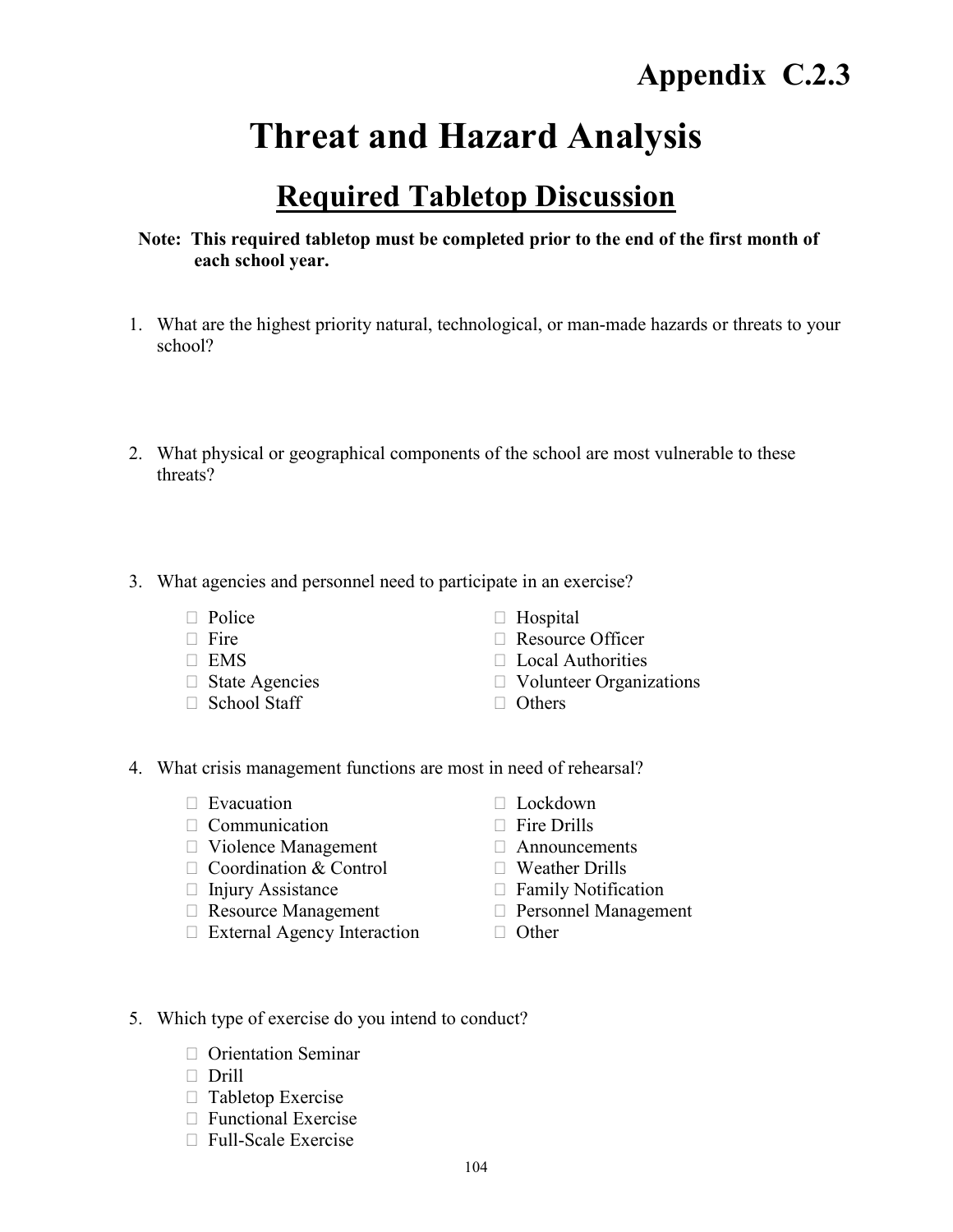### **Evacuation Procedures**

### **Required Tabletop Discussion**

#### **Note: This required tabletop must be reviewed prior to the end of the first month of each school year. See Evacuation and Preparation Checklist, Appendix A-11.**

- 1. The Evacuation Coordinator is the person responsible for planning the movement of students and staff. Depending on the size of the building, he or she may or may not be the principal or assistant principal who is also the incident supervisor.
	- Are the evacuation coordinator and a back-up person identified and known by the staff?
- 2. Has the ERCM team and evacuation coordinator identified possible locations for evacuation?
	- On-site within the building
	- On-site outside of the building (i.e., playground, football stadium)
	- Off-site with a partner school, as well as a back-up site
		- a. Consider several sites since roads may be blocked or other hindrances may occur
		- b. Consider non school sites such as churches, stores, etc.
- 3. Has the ERCM team considered the following about evacuation sites:
	- Traveling route to off-site locations.
	- Inspection of sites regularly to ensure they are still available and suitable
	- Communicate regularly with partner school administration
	- Establishing guidelines on who makes decisions and who is in charge especially if the evacuation site is at a partner school
	- Methods of getting students and staff there and in what order
- 4. Has the ERCM team identified an individual and a backup person who will
	- Coordinate bus departure at the (Off-Site Bus Staging Area)
	- Verify student accounting
	- Verify teacher and staff assignment to buses and students
	- Remain at the school until all students and staff are accounted for and evacuated
	- Coordinate receiving and accounting for students arriving at the evacuation site
- 5. Has the ERCM team trained teachers to implement appropriate procedures to protect students that include:
	- Evacuation Take previously prepared classroom emergency kit. Direct and supervise students en route to pre-designated safe areas within the school or to an off-site evacuation shelter.
	- Student assembly Maintain order while in student assembly areas.
	- Student accounting Verify the location and status of every student. Report to the principal or designee on the condition of any student that needs additional assistance.
	- Partnership with colleagues Work with partner teacher and determine if either needs to stay at the school to assist ERCM team.
	- Student supervision Remain with assigned students throughout the duration of the emergency, unless otherwise assigned through a partner system or until every student has been released through the official student and parent reunification process.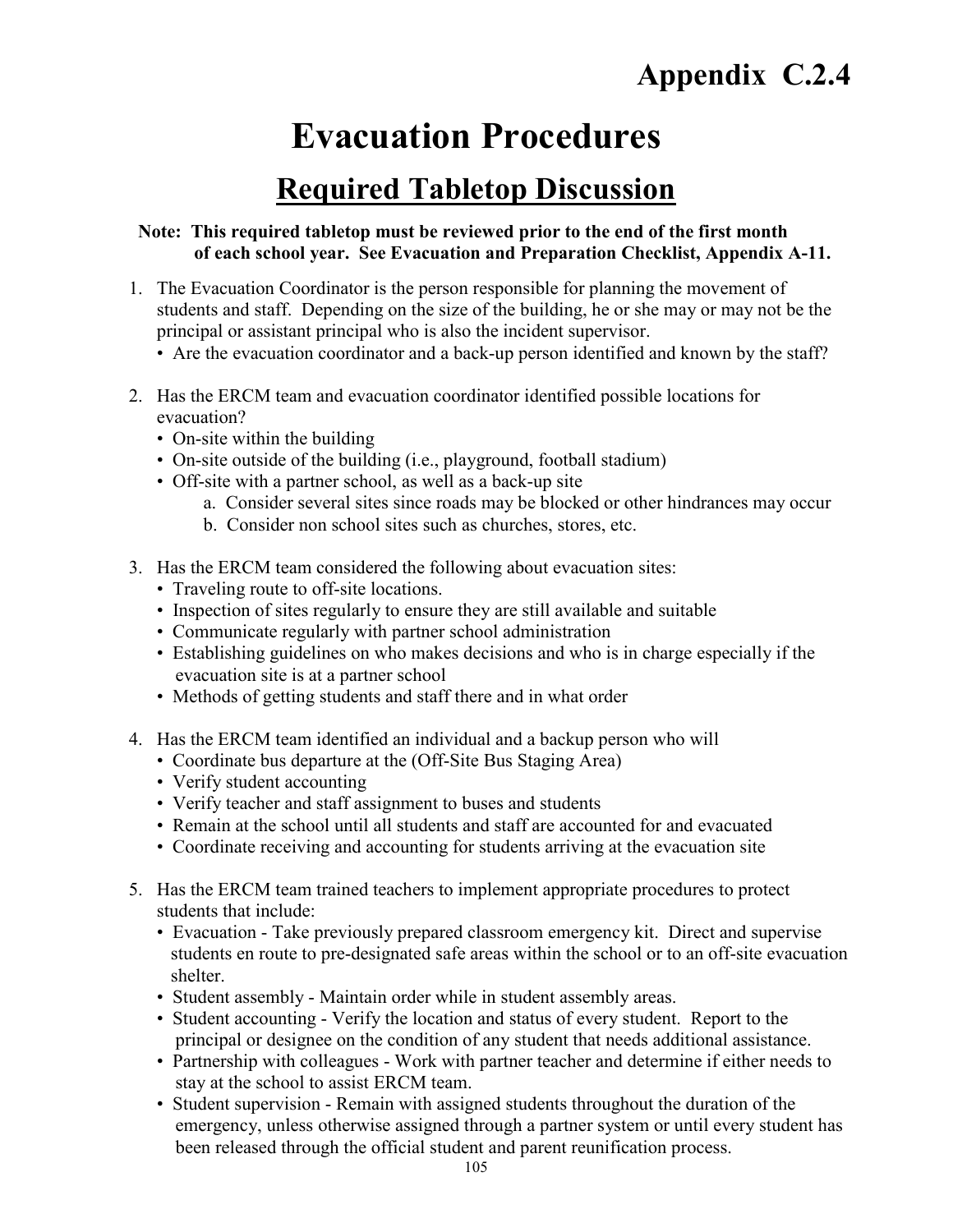## **Student and Parent Reunification Process**

### **Required Tabletop Discussion**

### **Note: This required tabletop must be reviewed/discussed prior to the end of the first month of each school year.**

- 1. The Parent Reunion Organizer is responsible for coordinating the student release process to ensure the safe release of students to parents in an orderly manner.
	- Are the Parent Reunion Organizer and a back-up person identified and known by the staff?
- 2. Has the ERCM team communicated to parents before the start of school about the student release process? Are parents aware of possible evacuation sites?
- 3. Has the ERCM team and the Parent Reunion Organizer planned on securing and providing a supervisor for three areas at evacuations site for:
	- Students
	- Parents
	- Media and information distribution
- 4. Has the ERCM team planned on an identification system for school personnel while at an evacuation location so they are not confused with host school personnel?
- 5. Has the ERCM team put into place a process so that:
	- Students remain under the supervision of teachers and administrators at all times
	- Student lists are posted and/or available with administrator in student area and in parent area
	- Parents check in at parent area with a school official by showing picture identification
	- Students are escorted to parents
	- Parents are given any additional information ready at that time, i.e., place classes will be held the following day.
	- A crisis contingency exists for students who are missing to include counseling services and social and law enforcement resources
- 6. Has the ERCM team conducted training with staff to ensure as much as possible that they know what procedures to follow and what materials to bring with them?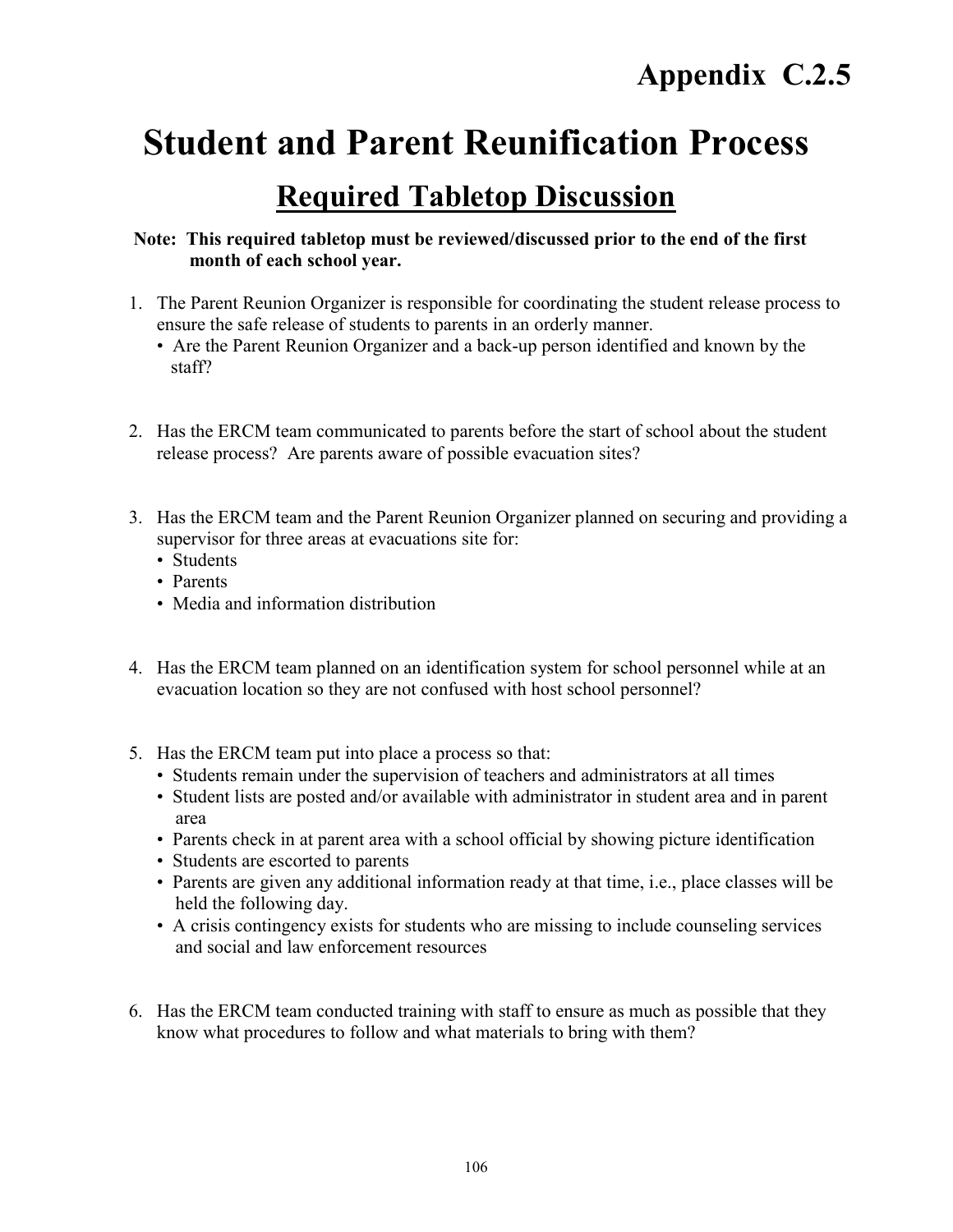### **Appendix C-3**

# **Required Five Site Tabletops (Examples)**

**Each site is required to select from the list below or develop five (5) site specific Tabletop Exercises that will meet the special or unique needs of the site. Several examples are provided for site use and may be modified as needed.**

- **C.3.1 Composing a Tabletop Exercise to Meet Your Site Needs Checklist**
- **C.3.2 Post Crisis Debriefing/Assessment**
- **C.3.3 Bomb Threat**
- **C.3.4 Emotional Management of Students**
- **C.3.5 Gas Line Rupture**
- **C.3.6 Missing Student**
- **C.3.7 Secondary School Student Stabbing**
- **C.3.8 Site Security Measures**
- **C.3.9 Weapon in Classroom**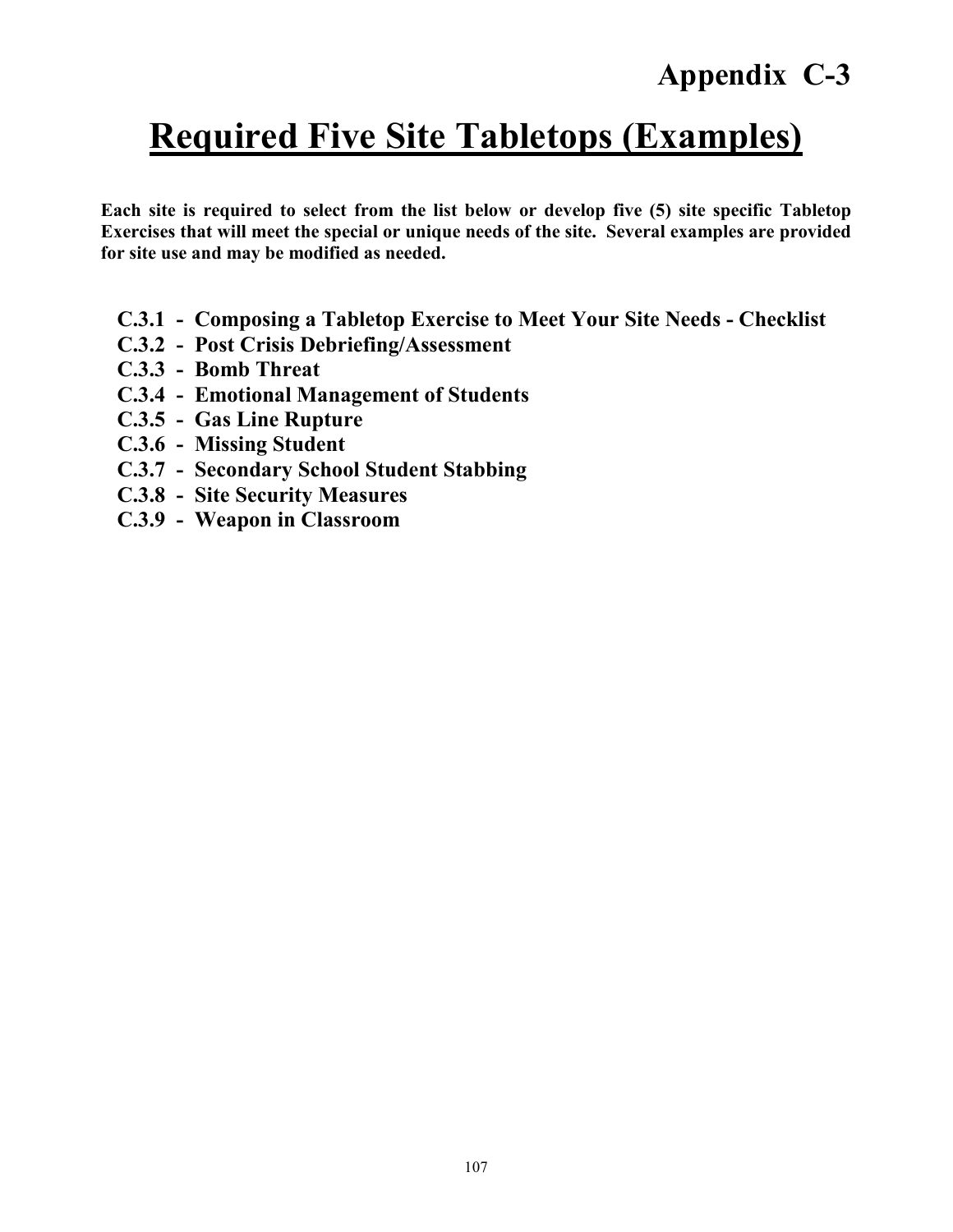### **Composing A Tabletop Exercise To Meet Your Site's Needs**

### **Checklist**

**The Tabletop Exercise narrative is a brief description that will set the stage for the exercise. It provides background information about the emergency and helps participants approach the exercise as a real situation.**

**Instructions:** *Use this checklist as a reminder of those essential elements of information to be included in developing a Tabletop Exercise.*

| What event?                                                                      |
|----------------------------------------------------------------------------------|
| How did you find out?                                                            |
| Was there advance warning?                                                       |
| What time? Date?                                                                 |
| What happened in sequence?                                                       |
| Does the event move geographically?<br>(Internally/externally)                   |
| Where?                                                                           |
| How fast, developing, dangerous?                                                 |
| What response has been taken?                                                    |
| What impact is already reported?                                                 |
| What is anticipated for the future?                                              |
| What are the weather conditions?                                                 |
| Where are you in following the guidance in the site and<br>district's ERCM Plan? |
| Other Factors?                                                                   |

**Note: For additional information, see page 41, "Emergency Exercise, Drills, and Tabletops" and Appendix C-1, page 94.**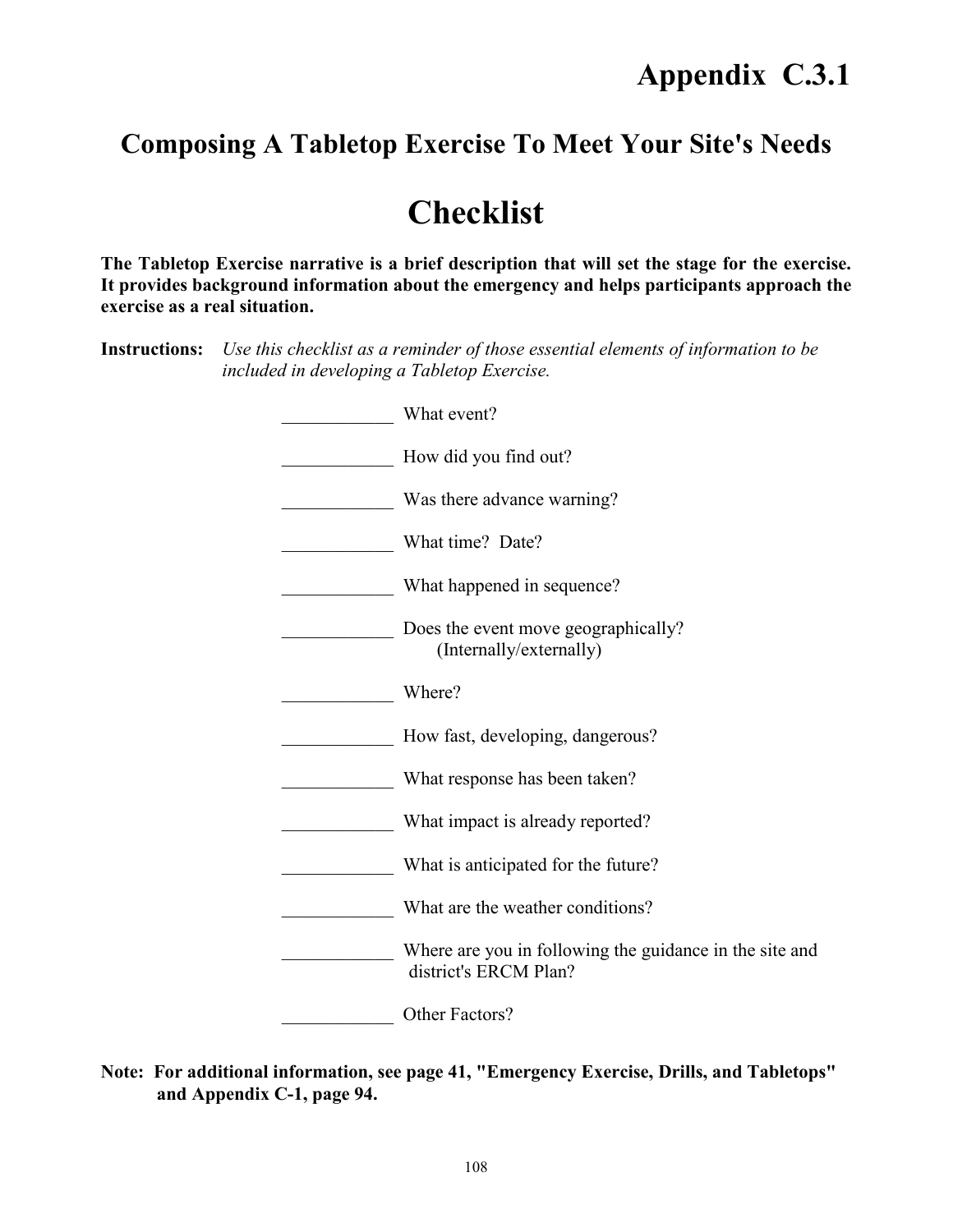### **Post Crisis Debriefing/Assessment**

### **Tabletop Exercise**

**Assessment after a crisis is a critical evaluation and learning step in crisis management. Conduct a post crisis debriefing/assessment which includes the following:**

 $\mathcal{L}_\text{max}$  , and the set of the set of the set of the set of the set of the set of the set of the set of the set of the set of the set of the set of the set of the set of the set of the set of the set of the set of the

 $\mathcal{L}_\text{max}$  , and the set of the set of the set of the set of the set of the set of the set of the set of the set of the set of the set of the set of the set of the set of the set of the set of the set of the set of the

 $\mathcal{L}_\text{max}$ 

Type Crisis Event: \_\_\_\_\_\_\_\_\_\_\_\_\_\_\_\_\_\_\_\_\_\_\_\_\_\_\_\_\_\_\_\_\_\_\_\_\_\_\_\_\_\_\_\_\_\_\_\_\_\_

Date of Occurrence: \_\_\_\_\_\_\_\_\_\_\_\_\_\_\_\_\_\_\_\_\_\_\_\_\_\_\_\_\_\_\_\_\_\_\_\_\_\_\_\_\_\_\_\_\_\_\_\_\_

Date of Post Crisis Debriefing: \_\_\_\_\_\_\_\_\_\_\_\_\_\_\_\_\_\_\_\_\_\_\_\_\_\_\_\_\_\_\_\_\_\_\_\_\_\_\_\_

ERCM Team Members in Attendance: \_\_\_\_\_\_\_\_\_\_\_\_\_\_\_\_\_\_\_\_\_\_\_\_\_\_\_\_\_\_\_\_\_\_

- 1) Hold a de-briefing meeting of all school-based personal involved in resolving the crisis. List response procedures, which are effective and identify areas of improvement.
- 2) Account for all personnel and resources following the crisis
- 3) Ensure there is proper follow up on all necessary areas of concern
- 4) Identify and request any additional resources needed to have school return to normal
- 5) Document findings and implement changes in the ERCM plan to facilitate improvements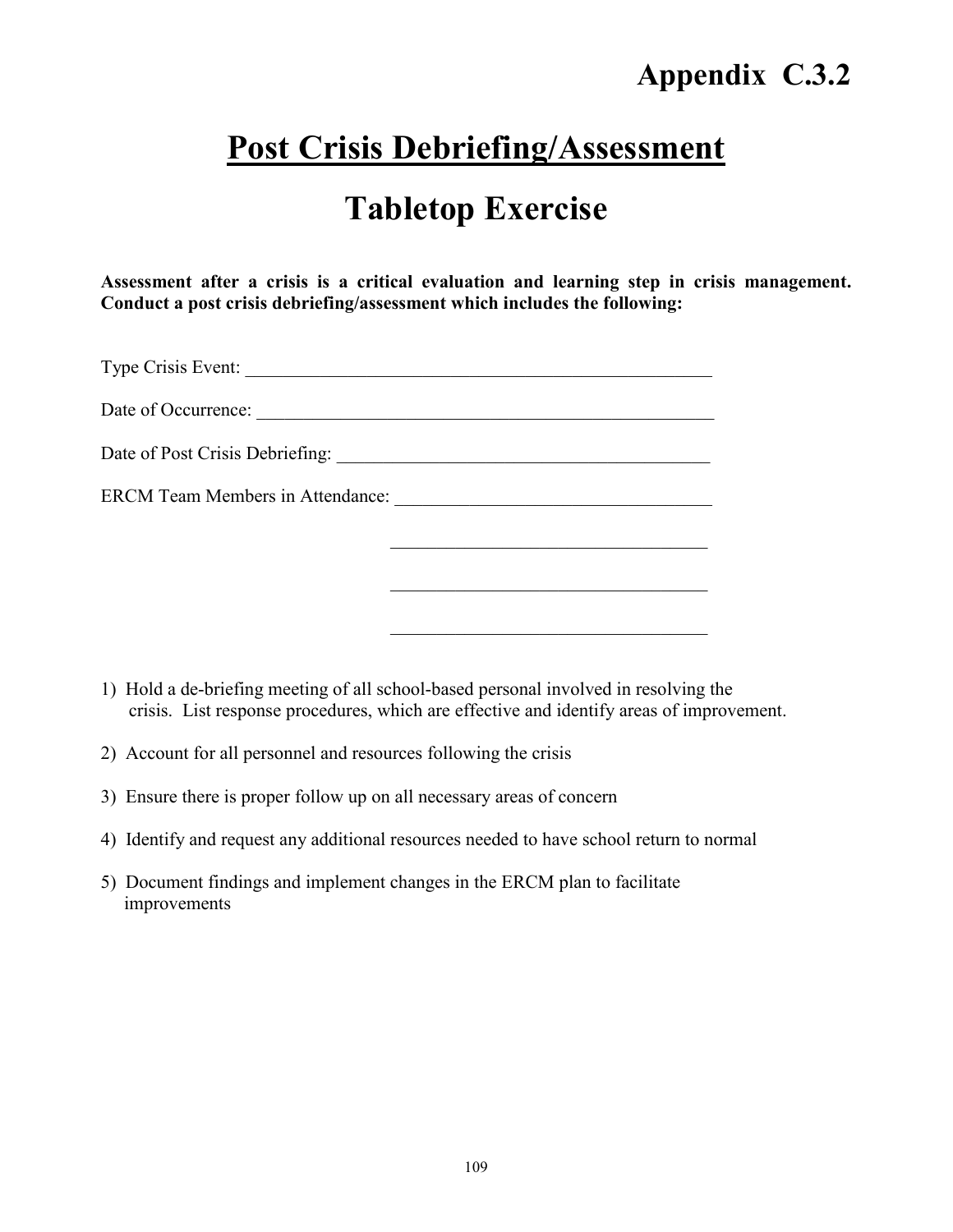### **Bomb Threat**

### **Tabletop Exercise**

**You are the administrator in charge. It is one hour after the first bell when your secretary tells you that she just took a call about a bomb in the building. She tells you that a young male voice said, "You've f---ed with me for the last time. I'm going to blow you all up, and you ain't going to find it. The clock is ticking." The secretary tells you that she did not recognize the voice, and she thought she heard a train in the background.**

#### **YOU KNOW:**

- It is two days before Winter Break starts
- You have a planned school assembly at 10:00 a.m.
- Another school in the district had a bomb threat last week

#### **1. LIST YOUR CONSIDERATIONS**

#### **2. LIST YOUR OPTIONS**

#### **3. LIST YOUR ACTIONS**

#### POSSIBLE CONSIDERATION POSSIBLE OPTIONS

- 1. Safety of the students 1. Evacuate and search
- 
- 3. Weather conditions 3. Do not evacuate
- 
- 
- 
- 2. Can call be traced 2. Assemble Crisis Management Team
	-
- 4. Content of threat other building received 4. Call the police/fire/(How long before called)
- 5. Recent response of other buildings to threat 5. Other
- 6. District practice/procedures
- 7. If you evacuate, under what conditions would you reenter
- 8. Age and other characteristics
- 9. Media issues
- 10. Who may have motive
- 11. Who else may need to be notified

NOTES:

 $\mathcal{L}_\mathcal{L} = \{ \mathcal{L}_\mathcal{L} = \{ \mathcal{L}_\mathcal{L} = \{ \mathcal{L}_\mathcal{L} = \{ \mathcal{L}_\mathcal{L} = \{ \mathcal{L}_\mathcal{L} = \{ \mathcal{L}_\mathcal{L} = \{ \mathcal{L}_\mathcal{L} = \{ \mathcal{L}_\mathcal{L} = \{ \mathcal{L}_\mathcal{L} = \{ \mathcal{L}_\mathcal{L} = \{ \mathcal{L}_\mathcal{L} = \{ \mathcal{L}_\mathcal{L} = \{ \mathcal{L}_\mathcal{L} = \{ \mathcal{L}_\mathcal{$ 

 $\_$  , and the contribution of the contribution of the contribution of the contribution of  $\mathcal{L}_\text{max}$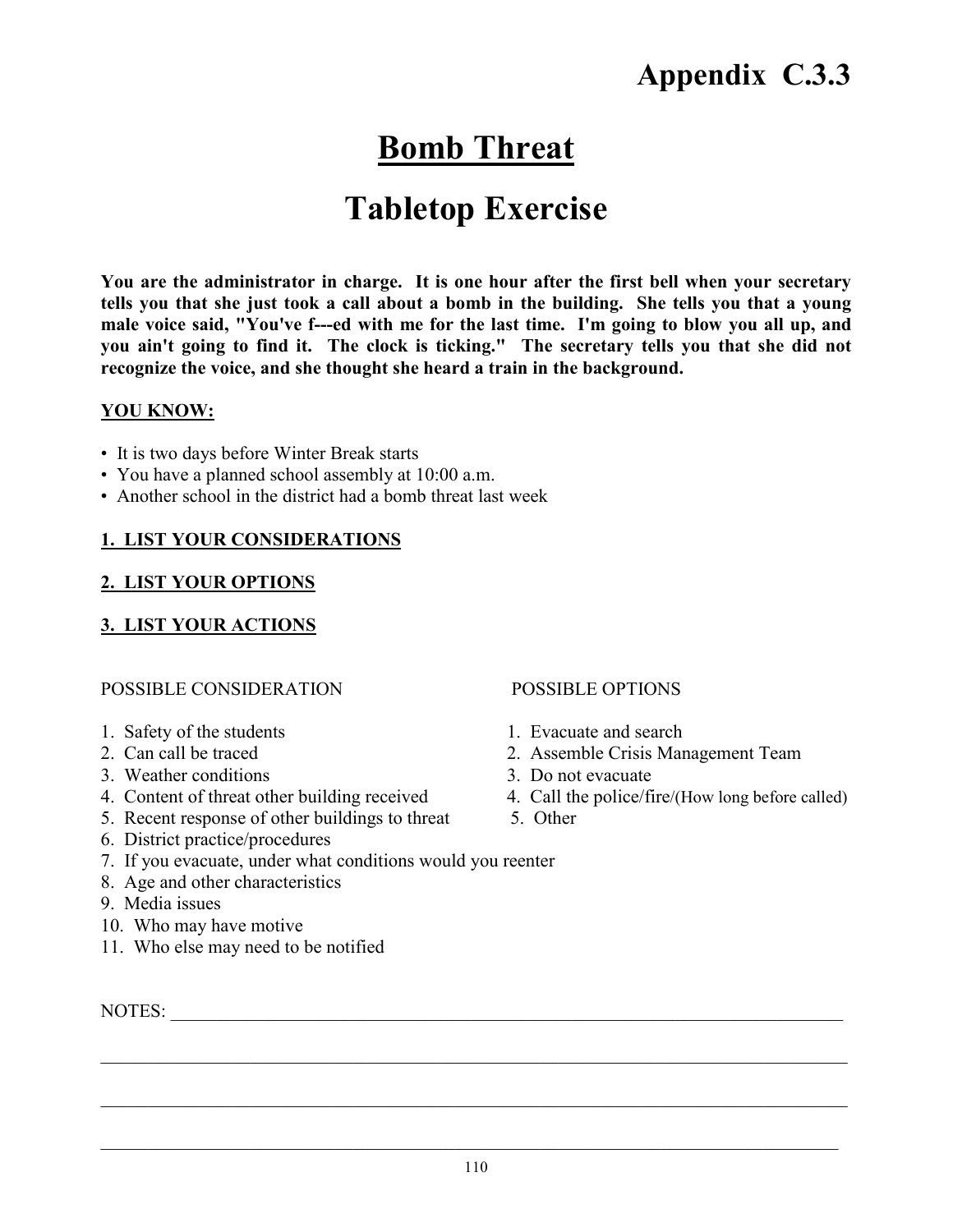### **Emotional Management of Students**

### **Tabletop Discussion**

### **Questions for ERCM Team discussion:**

- 1. Are there resources available to teachers and training provided to staff on dealing with students during a crisis?
- 2. Is there a plan on how to deal with and explain a crisis situation to children? As on September 11, 2001, when students were with teachers during a national crisis, do teachers have guidelines they can follow.
- 3. Are there resources and training available for staff on pertinent issues to deal with students and parents during a crisis? Do teachers know what to expect?
- 4. Are campus security monitors, office staff, bus drivers, and food service workers trained to be alert for students who show signs of emotional damage?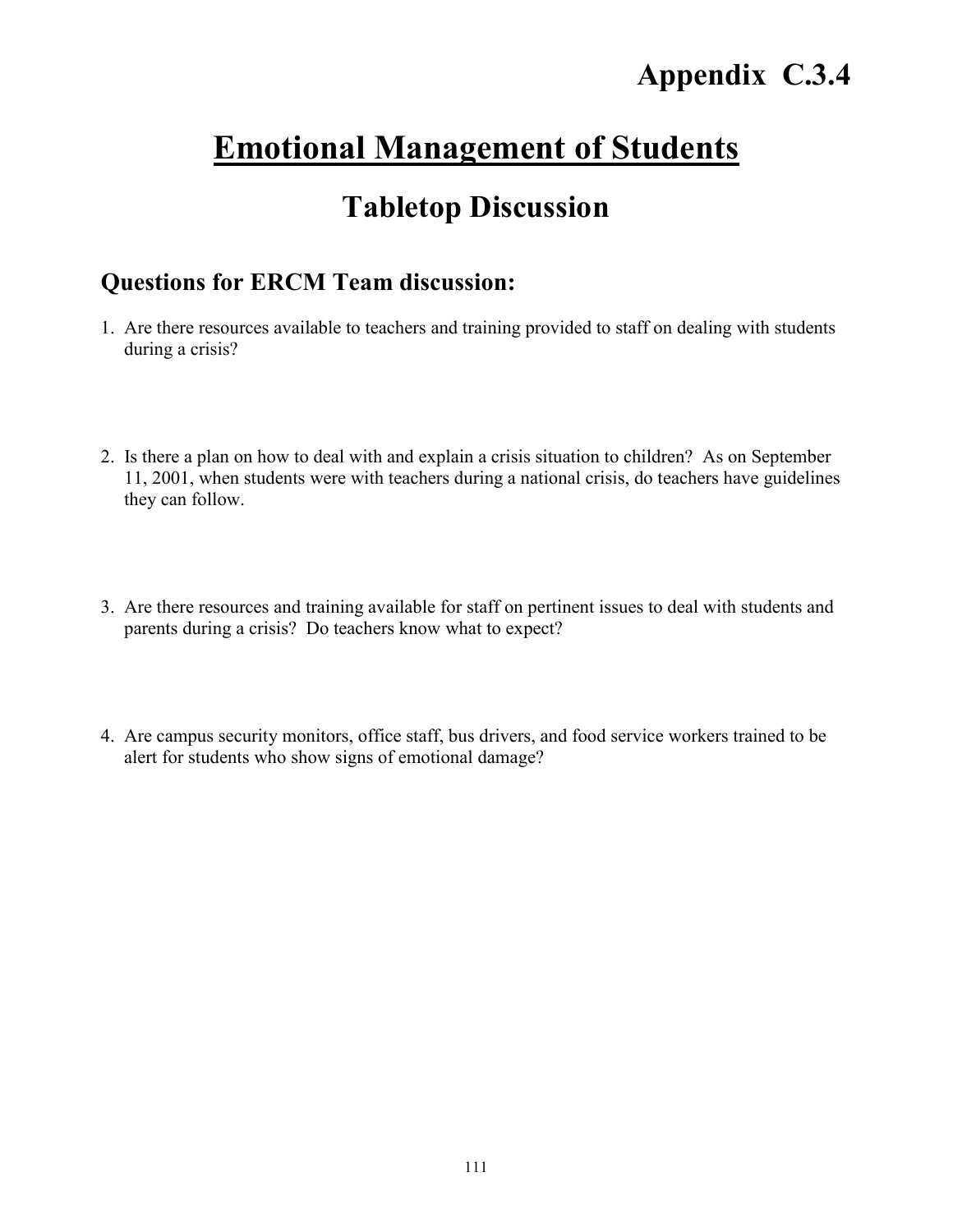### **Gas Line Rupture**

### **Tabletop Exercise**

**It is 11:40 a.m. and the school is in the middle of the lunch period. You are the administrator in charge and the secretary pages you to the office. You are told that the police have called and said that an underground, high-pressure gas line has ruptured about a block from the school. The police said that the school may need to be evacuated and that the order to do so could come at any time.**

#### **YOU KNOW:**

- It is 40 degrees outside and raining
- There is a Parent Open House scheduled to begin this evening.
- You have a state assessment team in your building today

#### **1. LIST YOUR CONSIDERATIONS**

- **2. LIST YOUR OPTIONS**
- **3. LIST YOUR ACTIONS**

#### **POSSIBLE CONSIDERATIONS POSSIBLE OPTIONS**

- 
- 
- 
- 4. Possible effects on Parent Open House 4. Have buses brought in on standby
- 
- 6. Where is the relocation site and notification 6. Continue with lunch
- 7. Non school staff in the building 8. Other
- 8. Whether to notify staff at this time
- 9. Whether to notify and/or assemble the ERCM Team

NOTES:\_\_\_\_\_\_\_\_\_\_\_\_\_\_\_\_\_\_\_\_\_\_\_\_\_\_\_\_\_\_\_\_\_\_\_\_\_\_\_\_\_\_\_\_\_\_\_\_\_\_\_\_\_\_\_\_\_\_\_\_\_\_\_\_\_\_\_\_\_\_\_\_\_

- 1. Weather 1. Go to the scene of gas line break
- 2. Validity of call 2. Send someone else to scene of gas line break
- 3. Availability of buses 3. Relocate immediately
	-
- 5. Length of possible evacuation if it occurs 5. Make preliminary contact with basketball teams
	-
	- procedure 7. Discontinue all activities and await notification
		-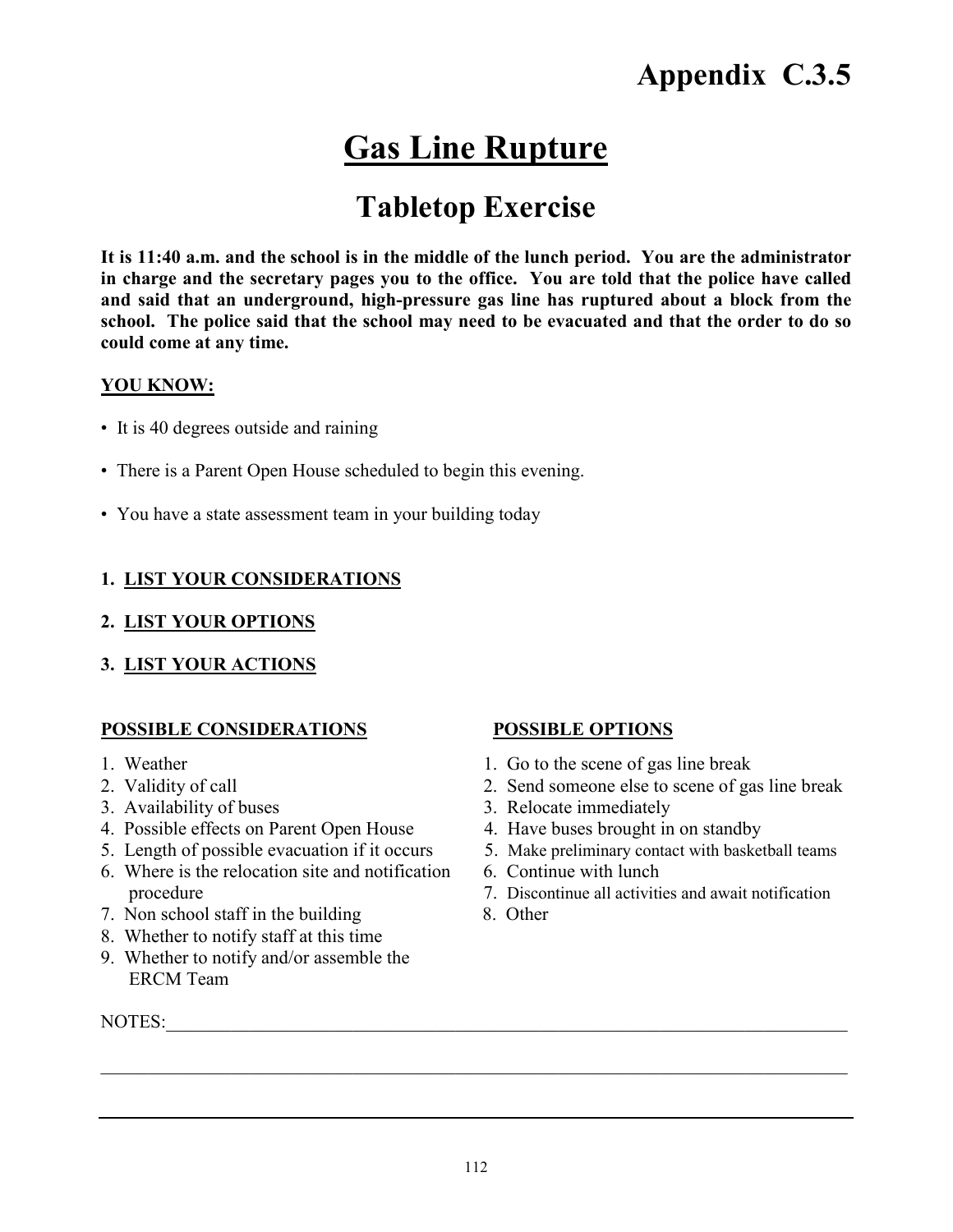### **Missing Student**

### **Tabletop Exercise**

**You are the administrator in charge and are asked to respond to Phyllis McCarty's classroom in reference to a missing student. Upon arrival you are told that Denise Luttrell, a student with autistic tendencies, is missing. Denise was allowed to go across the hall to a restroom but did not return. Ms. McCarty indicates she has checked the restroom, but Denise was not there. A check of the immediate area turns up Denise's jacket in a trash can at a nearby exterior door.**

#### **YOU KNOW:**

- You have talked with mom before and usually you have to leave a message and she generally returns your call in about a half hour.
- Ms. McCarty indicates Denise has always returned before.
- Ms. McCarty states Denise has been gone about 8-10 minutes.

#### **1. LIST YOUR CONSIDERATIONS**

#### **2. LIST YOUR OPTIONS**

**3. LIST YOUR ACTIONS**

#### **POSSIBLE CONSIDERATIONS POSSIBLE OPTIONS**

- 
- 
- 3. Did Denise leave the building voluntarily 3. Assemble the Crisis Management Team
- 4. Did someone force Denise to leave the 4. All-call on the intercom building/campus 5. Send someone to Denise's home
- 5. Time of day and weather conditions 6. Interview Denise's friends
- 6. Location of school 7. Other
- 7. Confirmation that the jacket belongs to Denise
- 8. Did anyone see anything
- 9. Does Denise have siblings in school(s)
- 10. Who are her closest friends
- 11. The area around the trash can may be a crime scene
- 12. The jacket could be evidence

#### NOTES:

- 1. Safety of Denise 1. Notify the police (How long before called)
- 2. Is Denise still in the building 2. Increase the size and area of the search
	-
	-
	-
	-
	-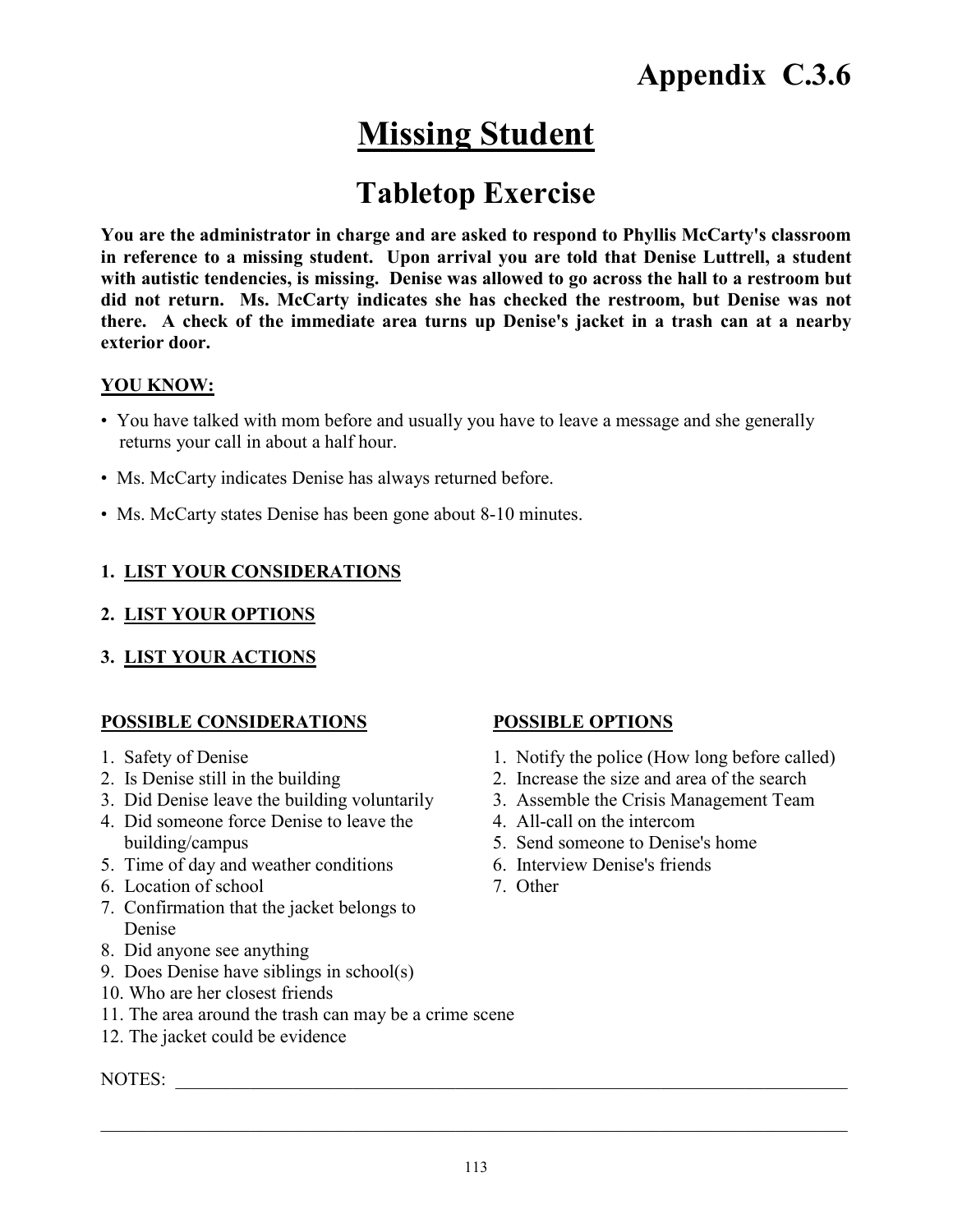### **Secondary School Student Stabbing**

### **Tabletop Exercise**

**You are the administrator in charge of an evening basketball game. It is midway through the first quarter when you are alerted to an altercation outside the main front doors. As you arrive you are met by several excited adults and kids who tell you that someone has been stabbed in the parking lot. As you make your way to the lot you encounter several other students telling you the same thing. When you arrive you find student X, a senior, on the pavement, and he has apparently been stabbed. A knife is laying several feet from him.**

#### YOU KNOW:

- Student X has been in constant trouble this school year for fighting
- You saw student X earlier in the game with several young adults you did not recognize
- A sizeable crowd is starting to gather

#### **1. LIST YOUR CONSIDERATIONS**

#### **2. LIST YOUR OPTIONS**

#### **3. LIST YOUR ACTIONS**

#### POSSIBLE CONSIDERATION POSSIBLE OPTIONS

- 1. Medical condition of student 1. Send someone for additional help (Who)
- 2. Other suspects and accomplices 2. Make specific assignments for people
- 3. Gathering crowd and what to do you know
- 4. Your safety and that of others present 3. Notify police (How)
- 
- 
- 
- 
- 
- 10. Availability of police, security and other 8. Other helpful adults
- 11. Other

- 
- 
- 
- 5. Crime scene 4. Take custody of the knife
- 6. Time of day/night 5. Administer first aid
- 7. Communications available 6. Stop the basketball game and contain 8. The knife those inside the gym
- 9. Other victims 7. Let the game continue
	-

NOTES:

 $\_$  , and the contribution of the contribution of the contribution of the contribution of  $\mathcal{L}_\text{max}$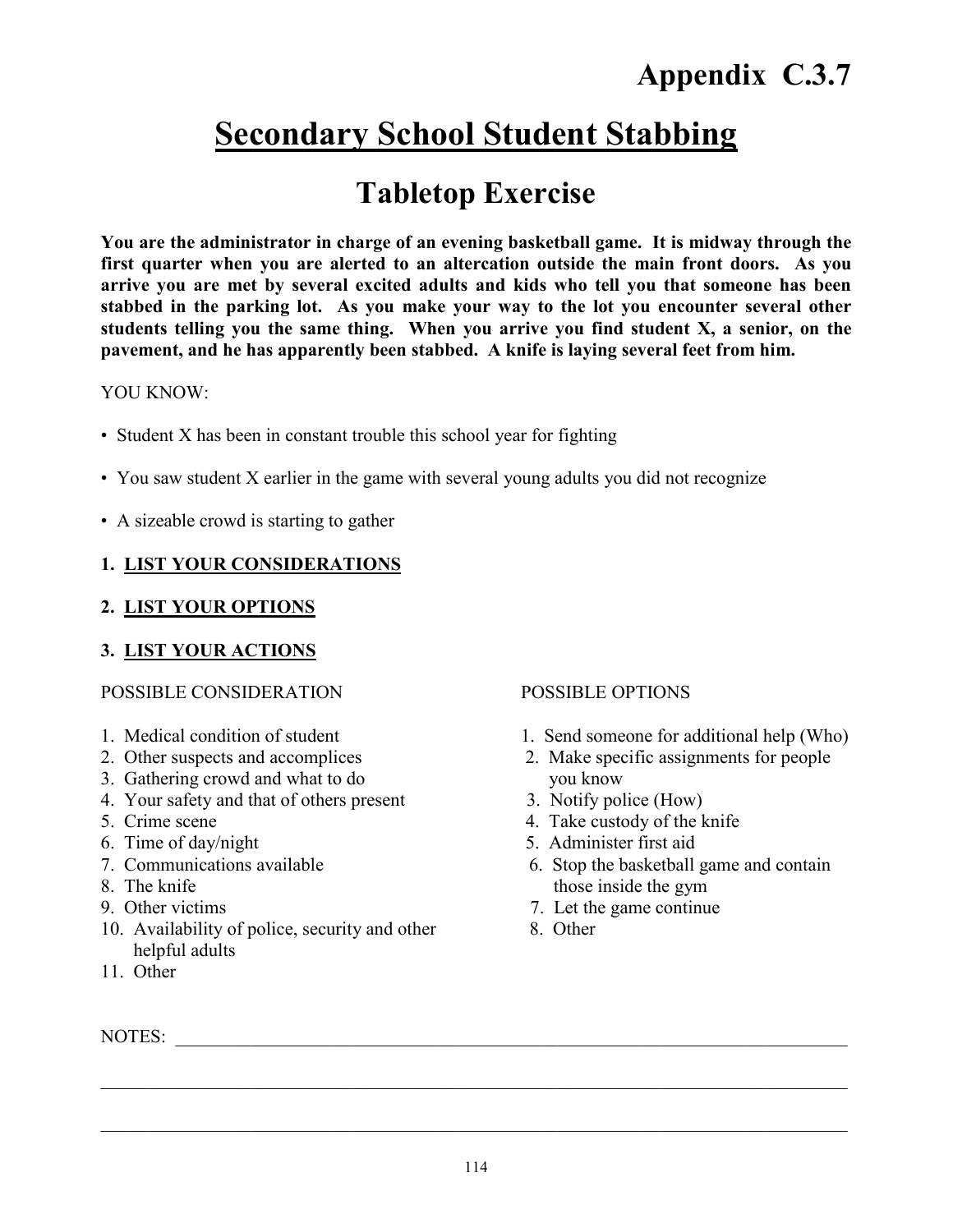### **Site Security Measures**

### **Tabletop Discussion**

### **Questions for the ERCM Team discussion:**

1. Has the school reexamined security procedures? What areas on campus are of most concern for security issues

- 2. How does the school enforce security regulations, particularly those regarding:
	- Visitor control
	- Building access
	- Identification badges
- 3. Are there new security measures that might be added?

4. Has the ERCM team reviewed with designated staff the District's ERCM Plan, the Administrative Guide, and the School and Classroom Guide? Do staff members know what role they play in each plan?